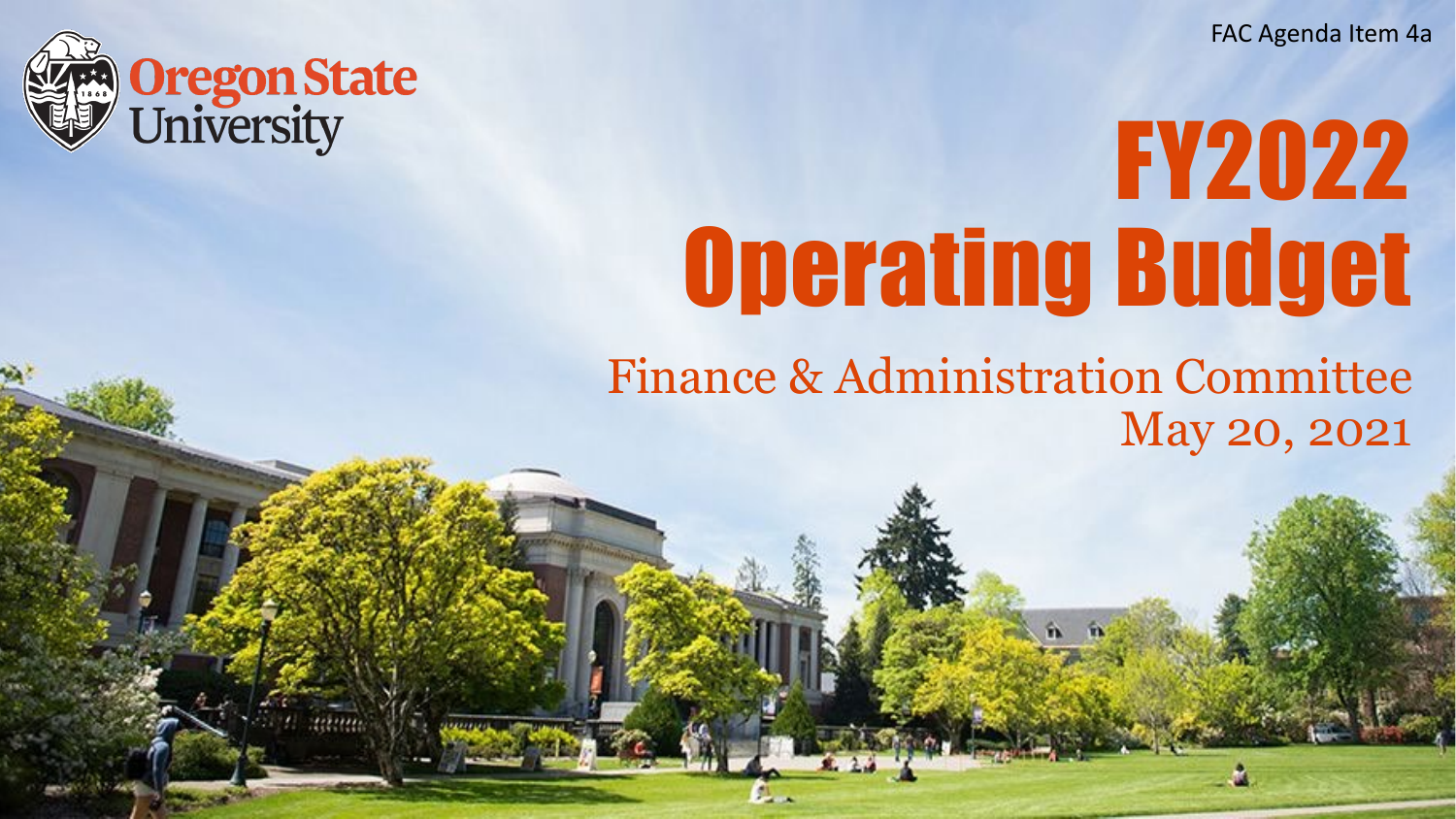#### **Overview**

- Operating budget overview
- Budget context for FY2022
- Budget evolution FY2020 to FY2022
- FY2022 proposed budget
- Principal uncertainties and challenges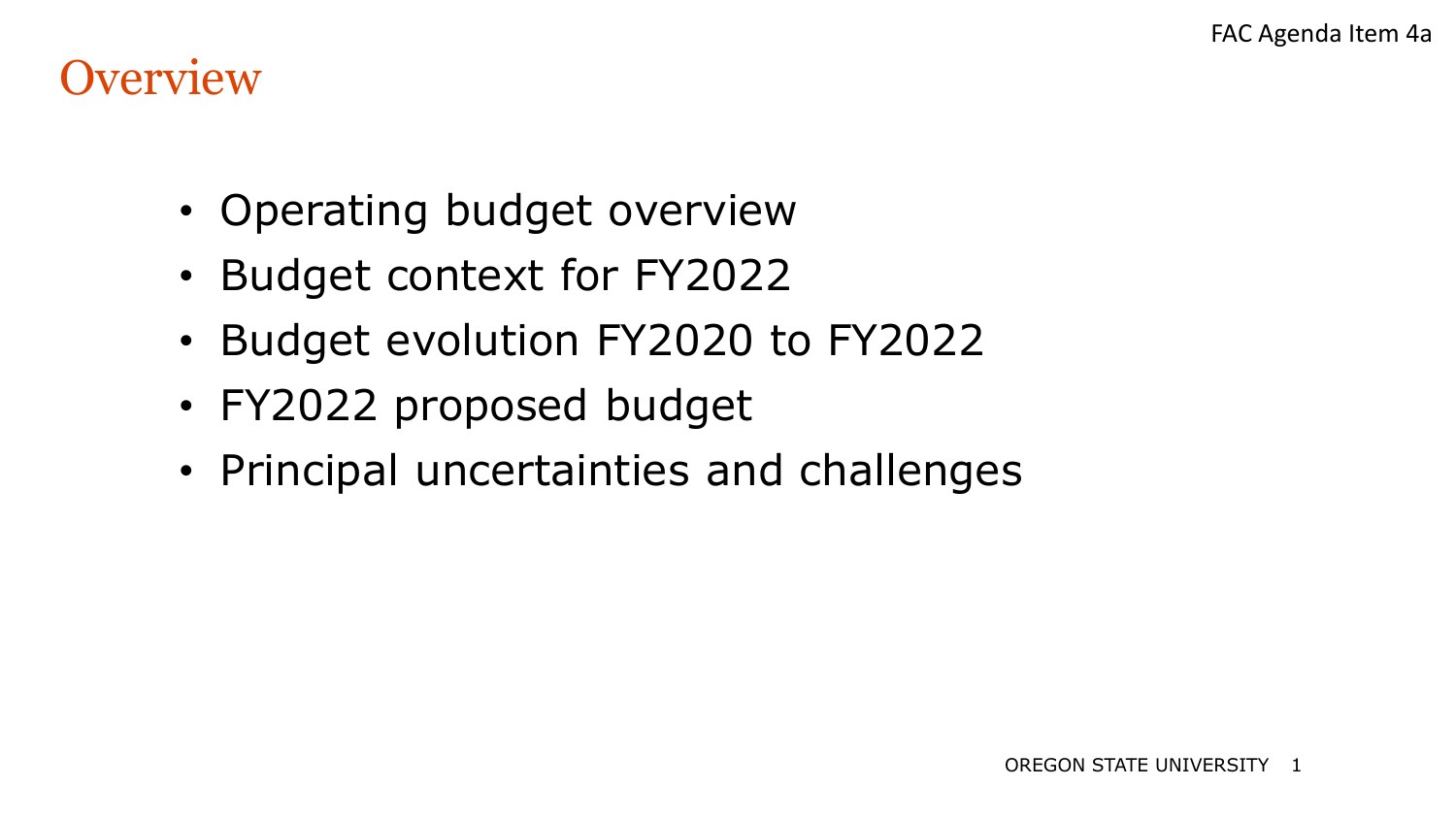#### FY2022 Operating Budget

The operating budget is an estimate of revenues and a plan for deploying those revenues during the next year informed by:

- Vision 2030 and Strategic Plan 4.0
- Ten-year business forecast
- Ten-year capital forecast
- Contractual obligations
- Financial position of the university
- Managing the consequences of the pandemic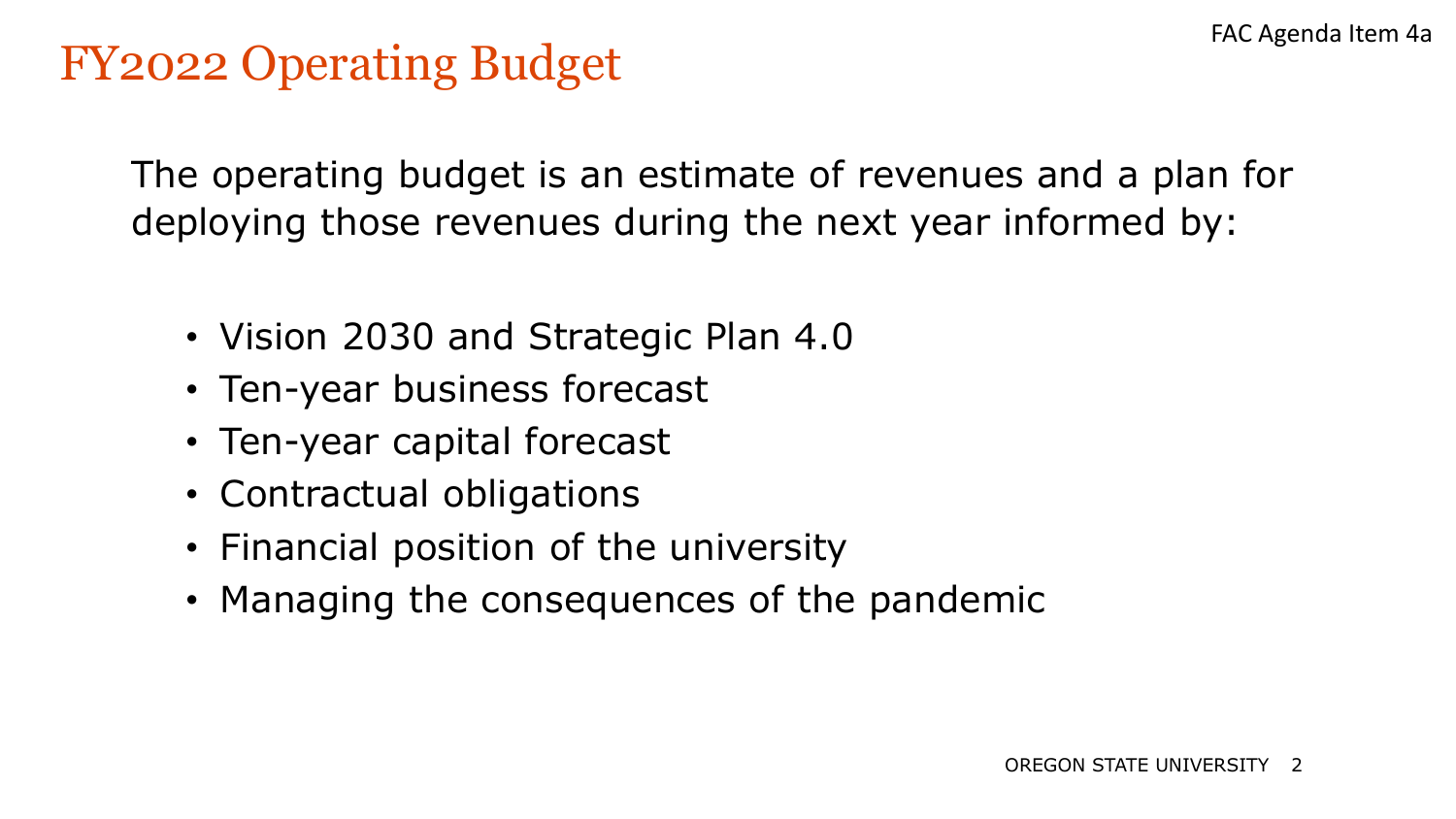#### Budget Context and Challenges

- State funding will have a modest increase
- Applications strong, particularly non-residents
- Yield uncertain; forecasting some decline in Corvallis
- Continued growth in Ecampus and OSU-Cascades
- Uncertainty for international students in visas and travel
- Uncertainty in student and family choices
- Level of activities (as for Athletics) in the fall evolving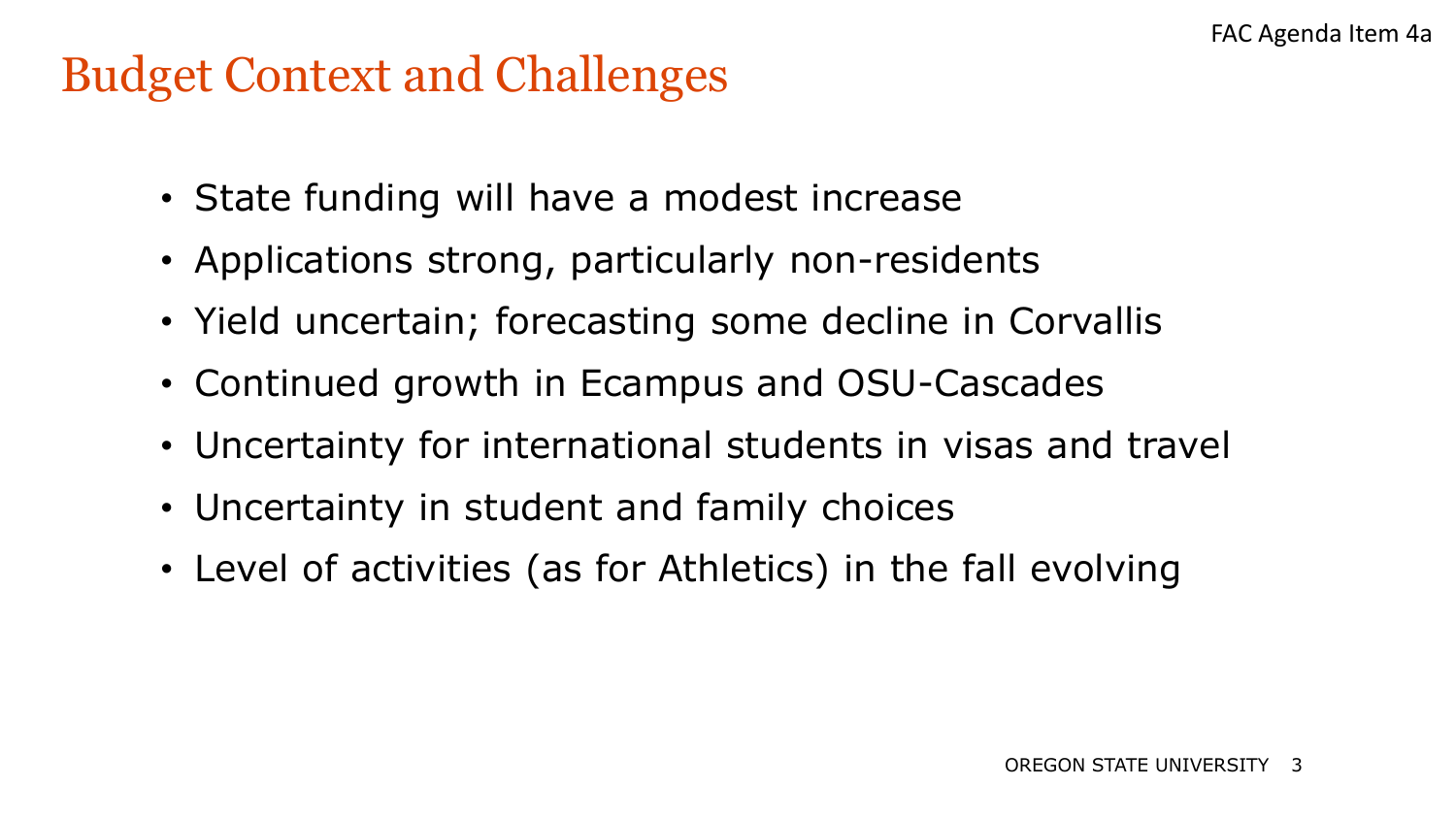# Budget Context and Challenges: Change

Major Fund Revenue Budgets



OREGON STATE UNIVERSITY 4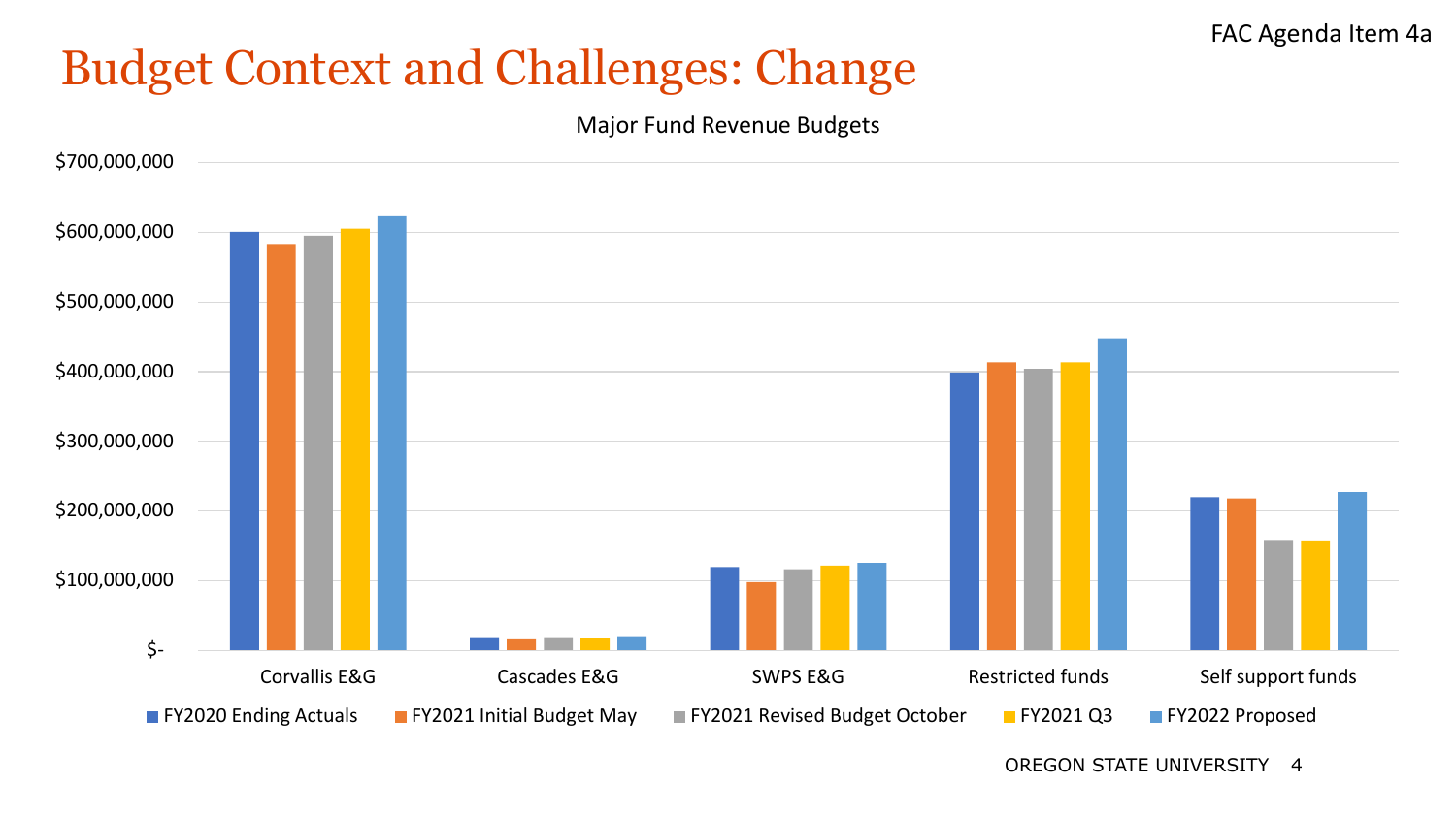#### Revenue and Expenses

#### **Oregon State University FY2022 Operating Budget All Funds (in \$1,000s)**

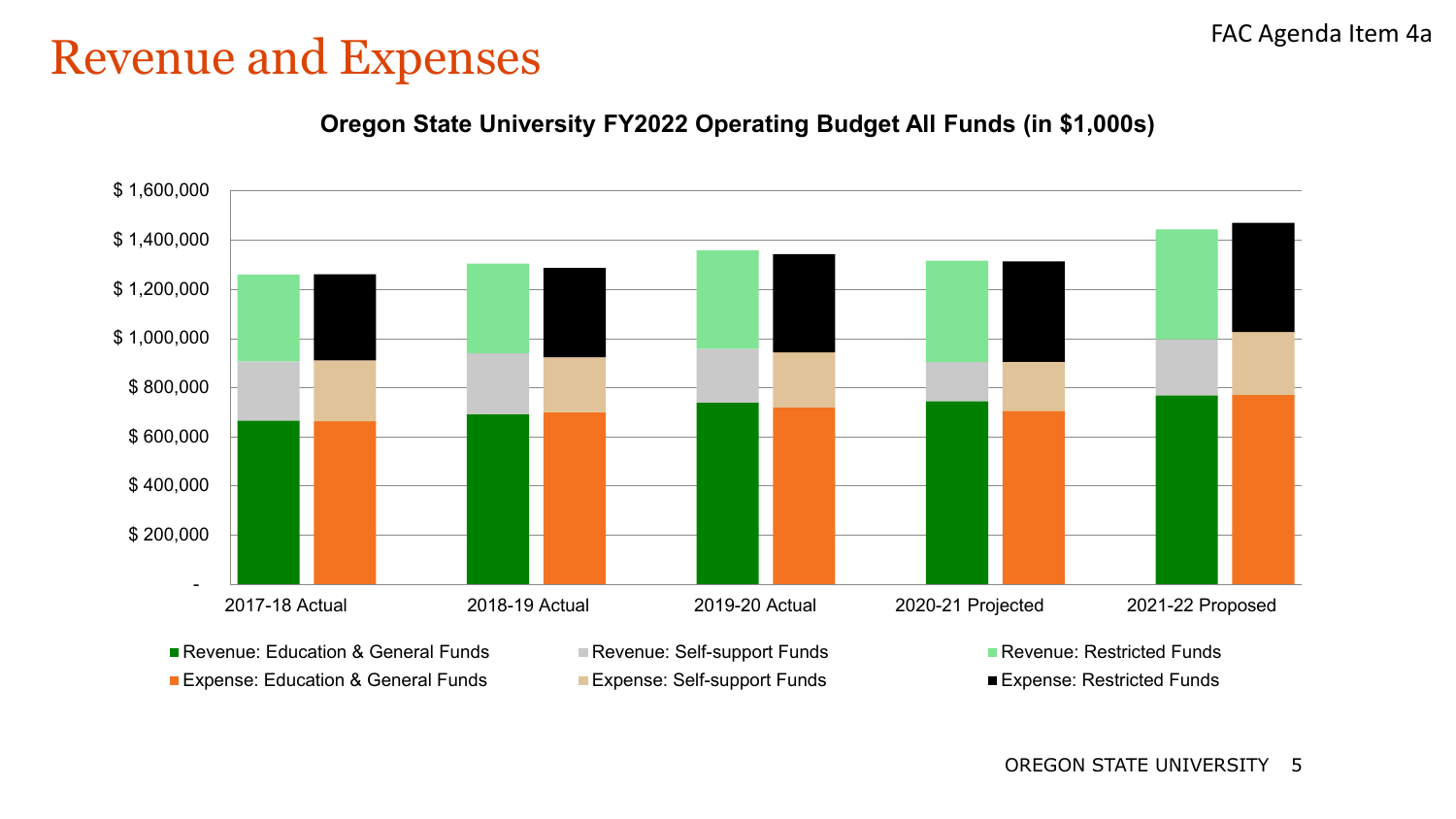# Budget Context and Challenges

**Revenue Budget History and Projections**



OREGON STATE UNIVERSITY 6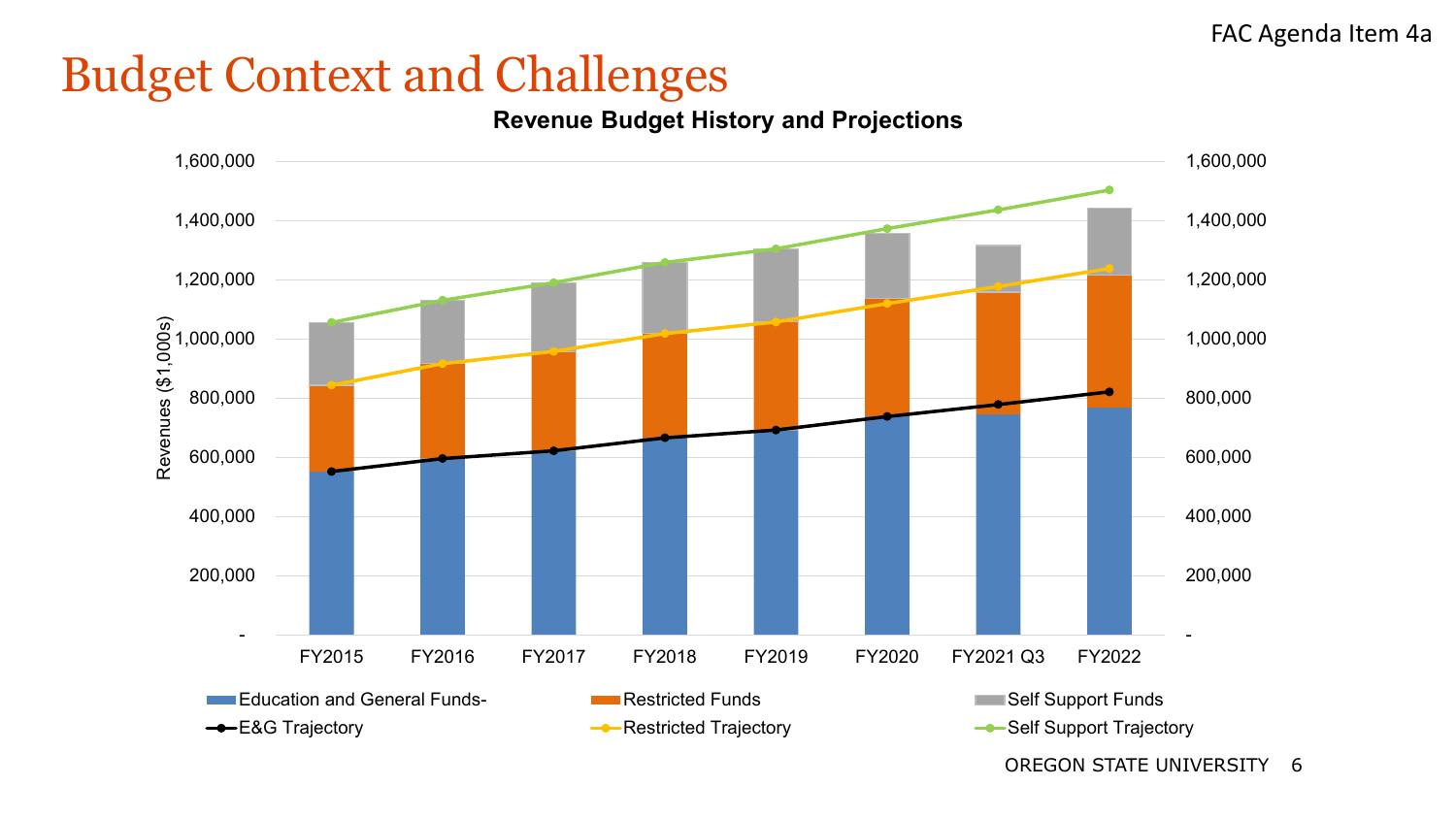## Education and General Funds: (Table 2) Challenges & Uncertainties

- Enrollment projections and yield in the fall
- Intersection of national enrollment trends, pandemic impacts, and international student return
- Adjusting to changes in state funding formula
- Maintaining program growth at OSU-Cascades
- Maintaining Statewide Public Services for stakeholders
- Increases in debt service, insurance, operations, and contractual costs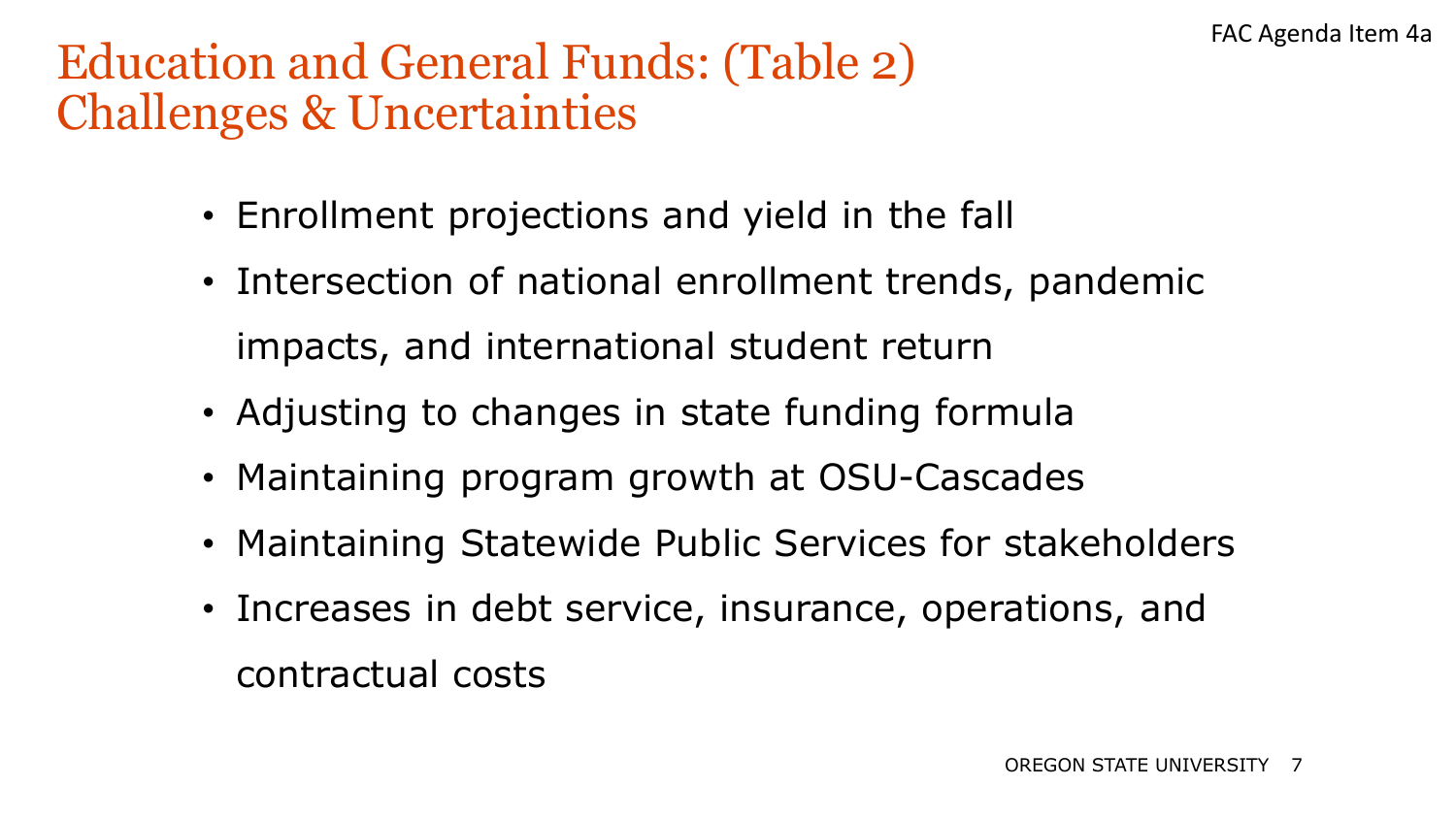# Self-Support Funds (Table 3): Major issues

- Uncertainty in enrollment and housing capacity
- Athletic event attendance and associated revenues
- Degree of "return to more normal" in fee-funded and sales operations

# Restricted Funds (Table 4): Major Issues

- Grant revenues and applications have remained strong
- Uncertainty in how economic impacts and level of spending may affect Federal and State priorities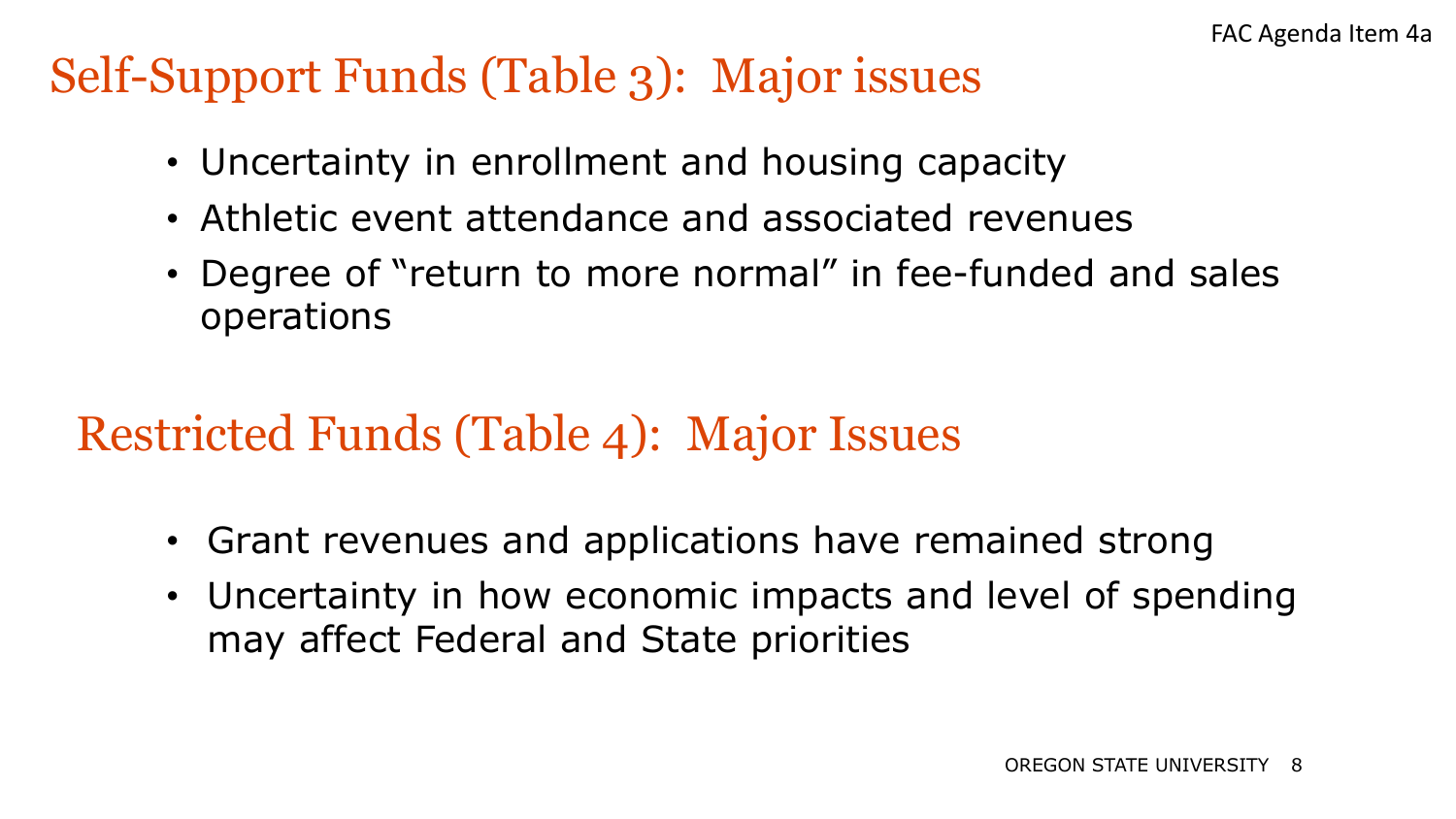# Budget Context and Challenges